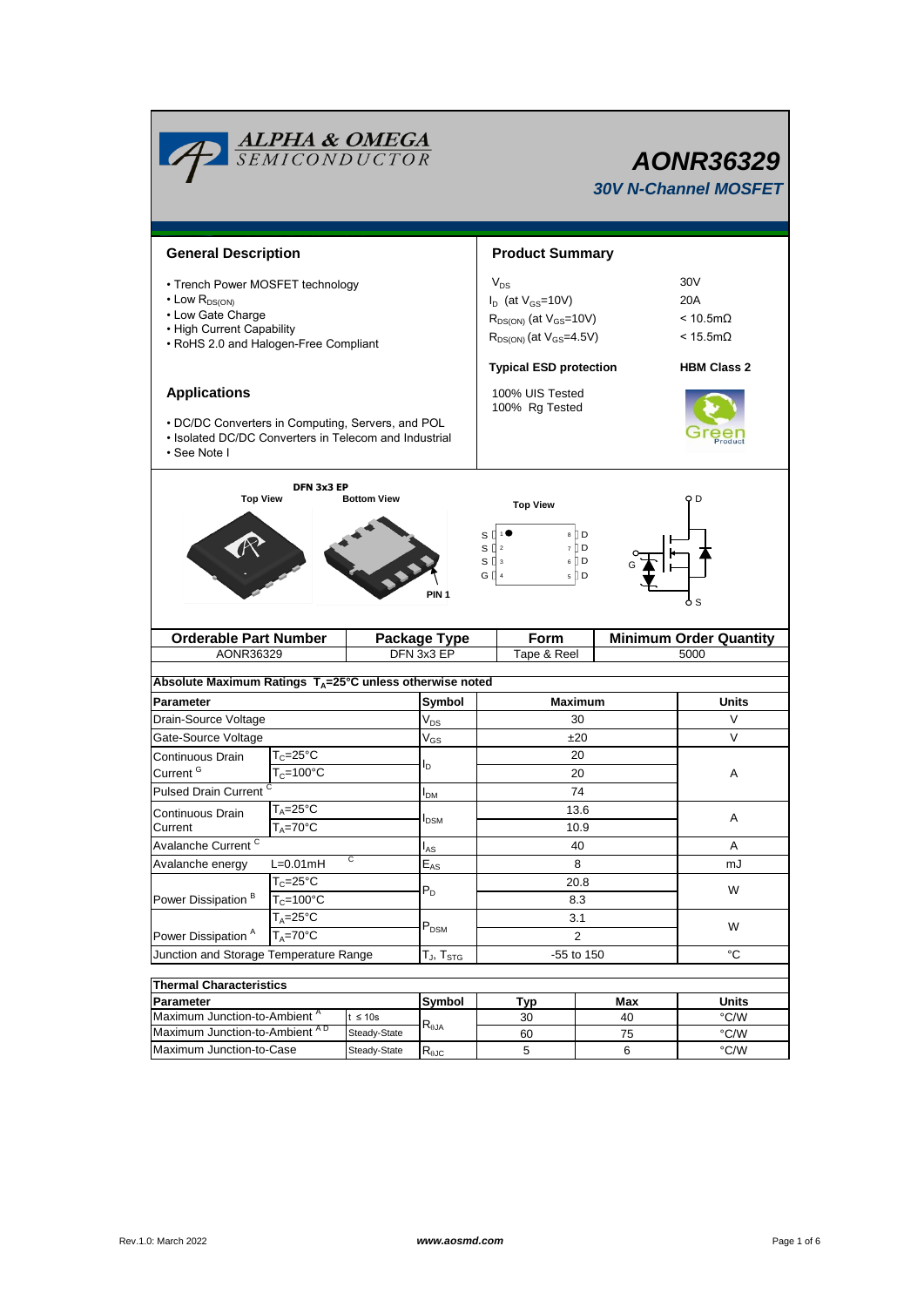

#### **Electrical Characteristics (TJ=25°C unless otherwise noted)**

| <b>Symbol</b>                          | Parameter                               | <b>Conditions</b>                                                                                           |                                | Min  | <b>Typ</b> | <b>Max</b> | <b>Units</b> |  |  |  |  |  |  |
|----------------------------------------|-----------------------------------------|-------------------------------------------------------------------------------------------------------------|--------------------------------|------|------------|------------|--------------|--|--|--|--|--|--|
| <b>STATIC PARAMETERS</b>               |                                         |                                                                                                             |                                |      |            |            |              |  |  |  |  |  |  |
| BV <sub>DSS</sub>                      | Drain-Source Breakdown Voltage          | $I_D = 250 \mu A$ , $V_{GS} = 0V$                                                                           |                                |      |            |            | $\vee$       |  |  |  |  |  |  |
|                                        | Zero Gate Voltage Drain Current         | $V_{DS} = 30V$ , $V_{GS} = 0V$                                                                              |                                |      |            | 1          | μA           |  |  |  |  |  |  |
| $I_{DSS}$                              |                                         |                                                                                                             | $T_{\parallel} = 55^{\circ}$ C |      |            | 5          |              |  |  |  |  |  |  |
| $I_{GSS}$                              | Gate-Body leakage current               | $V_{DS} = 0V$ , $V_{GS} = \pm 20V$                                                                          |                                |      |            | ±10        | μA           |  |  |  |  |  |  |
| $V_{GS(th)}$                           | Gate Threshold Voltage                  | $V_{DS} = V_{GS}$ , $I_D = 250 \mu A$                                                                       |                                | 1.45 | 1.85       | 2.25       | V            |  |  |  |  |  |  |
| $R_{DS(ON)}$                           |                                         | $V_{gs}$ =10V, $I_{p}$ =20A                                                                                 |                                |      | 8.5        | 10.5       | $m\Omega$    |  |  |  |  |  |  |
|                                        | Static Drain-Source On-Resistance       |                                                                                                             | $T = 125^{\circ}C$             |      | 12.3       | 15         |              |  |  |  |  |  |  |
|                                        |                                         | $V_{GS}$ =4.5V, $I_D$ =20A                                                                                  |                                |      | 12         | 15.5       | $m\Omega$    |  |  |  |  |  |  |
| <b>g<sub>FS</sub></b>                  | <b>Forward Transconductance</b>         | $V_{DS} = 5V$ , $I_D = 20A$                                                                                 |                                | 68   |            | S          |              |  |  |  |  |  |  |
| $V_{SD}$                               | Diode Forward Voltage                   | l <sub>s</sub> =1A, V <sub>GS</sub> =0V                                                                     |                                | 0.73 | 1          | $\vee$     |              |  |  |  |  |  |  |
| $I_{\rm S}$                            | Maximum Body-Diode Continuous Current G |                                                                                                             |                                |      | 20         | A          |              |  |  |  |  |  |  |
|                                        | <b>DYNAMIC PARAMETERS</b>               |                                                                                                             |                                |      |            |            |              |  |  |  |  |  |  |
| $C_{\text{iss}}$                       | Input Capacitance                       |                                                                                                             |                                |      | 600        |            | pF           |  |  |  |  |  |  |
| $C_{\rm oss}$                          | <b>Output Capacitance</b>               | $V_{GS}$ =0V, $V_{DS}$ =15V, f=1MHz                                                                         |                                |      | 150        |            | рF           |  |  |  |  |  |  |
| $C_{\rm rss}$                          | Reverse Transfer Capacitance            |                                                                                                             |                                | 20   |            | pF         |              |  |  |  |  |  |  |
| $R_{g}$                                | Gate resistance                         | $f=1$ MHz                                                                                                   |                                | 0.9  | 1.8        | 2.7        | Ω            |  |  |  |  |  |  |
|                                        | <b>SWITCHING PARAMETERS</b>             |                                                                                                             |                                |      |            |            |              |  |  |  |  |  |  |
| $Q_q(10V)$                             | <b>Total Gate Charge</b>                | $V_{GS}$ =10V, $V_{DS}$ =15V, $I_{D}$ =20A                                                                  |                                |      | 9          | 18         | nC           |  |  |  |  |  |  |
| $Q_g(4.5V)$                            | <b>Total Gate Charge</b>                |                                                                                                             |                                |      | 4          | 8          | nC           |  |  |  |  |  |  |
| $\mathsf{Q}_{\mathsf{gs}}$             | Gate Source Charge                      |                                                                                                             |                                |      | 2          |            | nC           |  |  |  |  |  |  |
| $\mathsf{Q}_{\underline{\mathsf{gd}}}$ | Gate Drain Charge                       |                                                                                                             |                                |      | 1.5        |            | nC           |  |  |  |  |  |  |
| $t_{D(on)}$                            | Turn-On DelayTime                       |                                                                                                             |                                |      | 4.5        |            | ns           |  |  |  |  |  |  |
| t,                                     | Turn-On Rise Time                       | $V_{\text{gs}} = 10V$ , $V_{\text{ps}} = 15V$ , $R_{\text{I}} = 0.75\Omega$ ,<br>$R_{\text{GEN}} = 3\Omega$ |                                |      | 3          |            | ns           |  |  |  |  |  |  |
| $t_{D(off)}$                           | Turn-Off DelayTime                      |                                                                                                             |                                |      | 15.5       |            | ns           |  |  |  |  |  |  |
| $\mathsf{t}_{\mathsf{f}}$              | <b>Turn-Off Fall Time</b>               |                                                                                                             |                                |      | 2          |            | ns           |  |  |  |  |  |  |
| $t_{rr}$                               | Body Diode Reverse Recovery Time        | l <sub>F</sub> =20A, di/dt=500A/μs                                                                          |                                |      | 9          |            | ns           |  |  |  |  |  |  |
| $Q_{rr}$                               | Body Diode Reverse Recovery Charge      | $I_F = 20A$ , di/dt=500A/ $\mu$ s                                                                           |                                |      | 14         |            | nC           |  |  |  |  |  |  |

A. The value of R<sub>BJA</sub> is measured with the device mounted on 1in<sup>2</sup> FR-4 board with 2oz. Copper, in a still air environment with T<sub>A</sub> =25°C. The Power dissipation P<sub>DSM</sub> is based on R <sub>0JA</sub> t≤ 10s and the maximum allowed junction temperature of 150°C. The value in any given application depends on the user's specific board design.

B. The power dissipation P<sub>D</sub> is based on T<sub>J(MAX)</sub>=150°C, using junction-to-case thermal resistance, and is more useful in setting the upper dissipation limit for cases where additional heatsinking is used.

C. Single pulse width limited by junction temperature  $T_{J(MAX)}$ =150° C.

D. The  $R_{\theta JA}$  is the sum of the thermal impedance from junction to case R  $_{\theta JC}$  and case to ambient.

E. The static characteristics in Figures 1 to 6 are obtained using <300μs pulses, duty cycle 0.5% max.<br>F. These curves are based on the junction-to-case thermal impedance which is measured with the device mounted to a la maximum junction temperature of  $T_{J(MAX)}$ =150°C. The SOA curve provides a single pulse rating.

G. The maximum current rating is package limited.

H. These tests are performed with the device mounted on 1 in<sup>2</sup> FR-4 board with 2oz. Copper, in a still air environment with T<sub>A</sub>=25°C.

I. For application requiring slow >1ms turn-on/turn-off, please consult AOS FAE for proper product selection.

APPLICATIONS OR USES AS CRITICAL COMPONENTS IN LIFE SUPPORT DEVICES OR SYSTEMS ARE NOT AUTHORIZED. AOS DOES NOT ASSUME ANY LIABILITY ARISING OUT OF SUCH APPLICATIONS OR USES OF ITS PRODUCTS. AOS RESERVES THE RIGHT TO MAKE CHANGES TO PRODUCT SPECIFICATIONS WITHOUT NOTICE. IT IS THE RESPONSIBILITY OF THE CUSTOMER TO EVALUATE SUITABILITY OF THE PRODUCT FOR THEIR INTENDED APPLICATION. CUSTOMER SHALL COMPLY WITH APPLICABLE LEGAL REQUIREMENTS, INCLUDING ALL APPLICABLE EXPORT CONTROL RULES, REGULATIONS AND LIMITATIONS.

AOS' products are provided subject to AOS' terms and conditions of sale which are set forth at: http://www.aosmd.com/terms\_and\_conditions\_of\_sal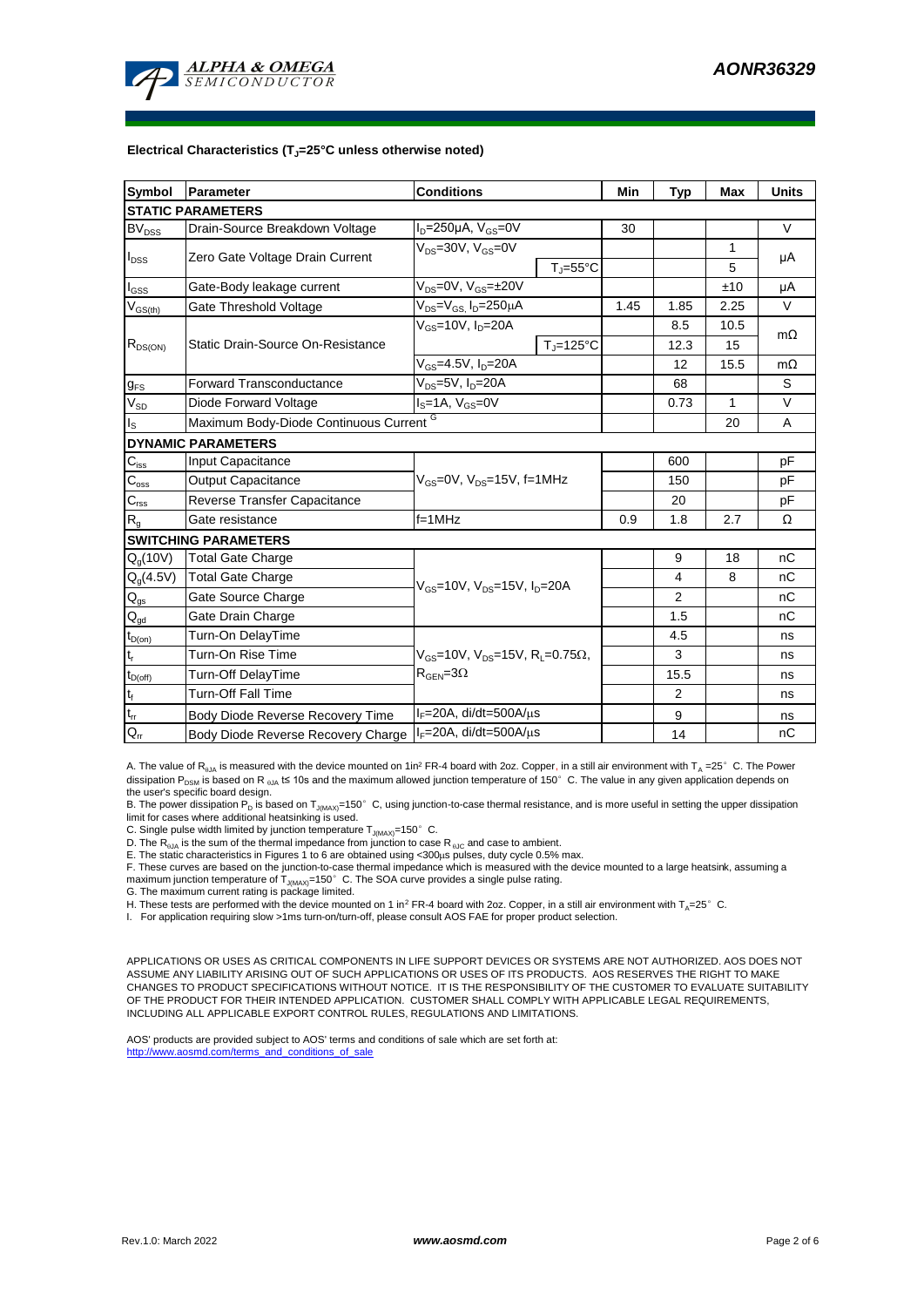

#### **TYPICAL ELECTRICAL AND THERMAL CHARACTERISTICS**

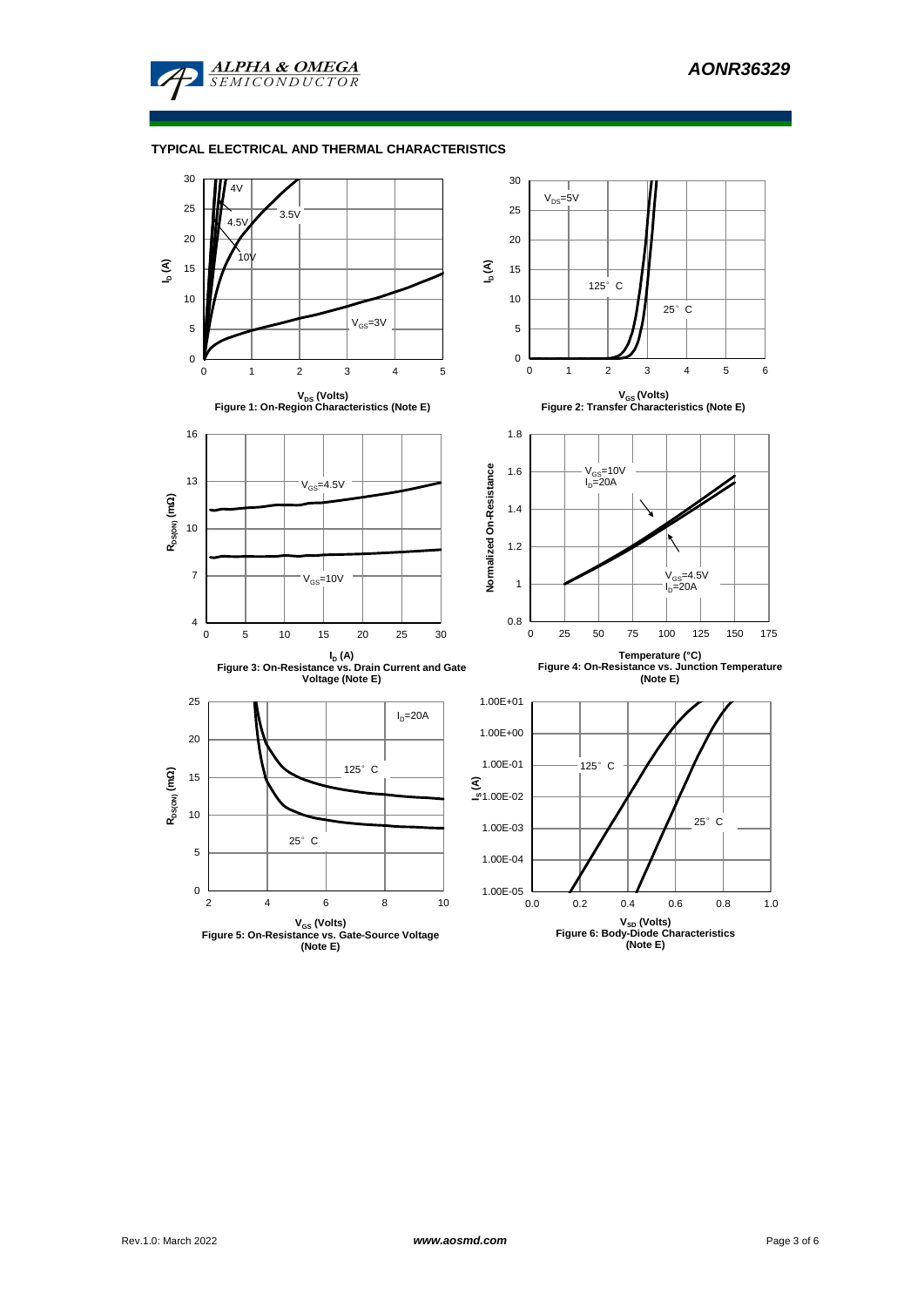

#### **TYPICAL ELECTRICAL AND THERMAL CHARACTERISTICS**



**Pulse Width (s) Figure 11: Normalized Maximum Transient Thermal Impedance (Note F)**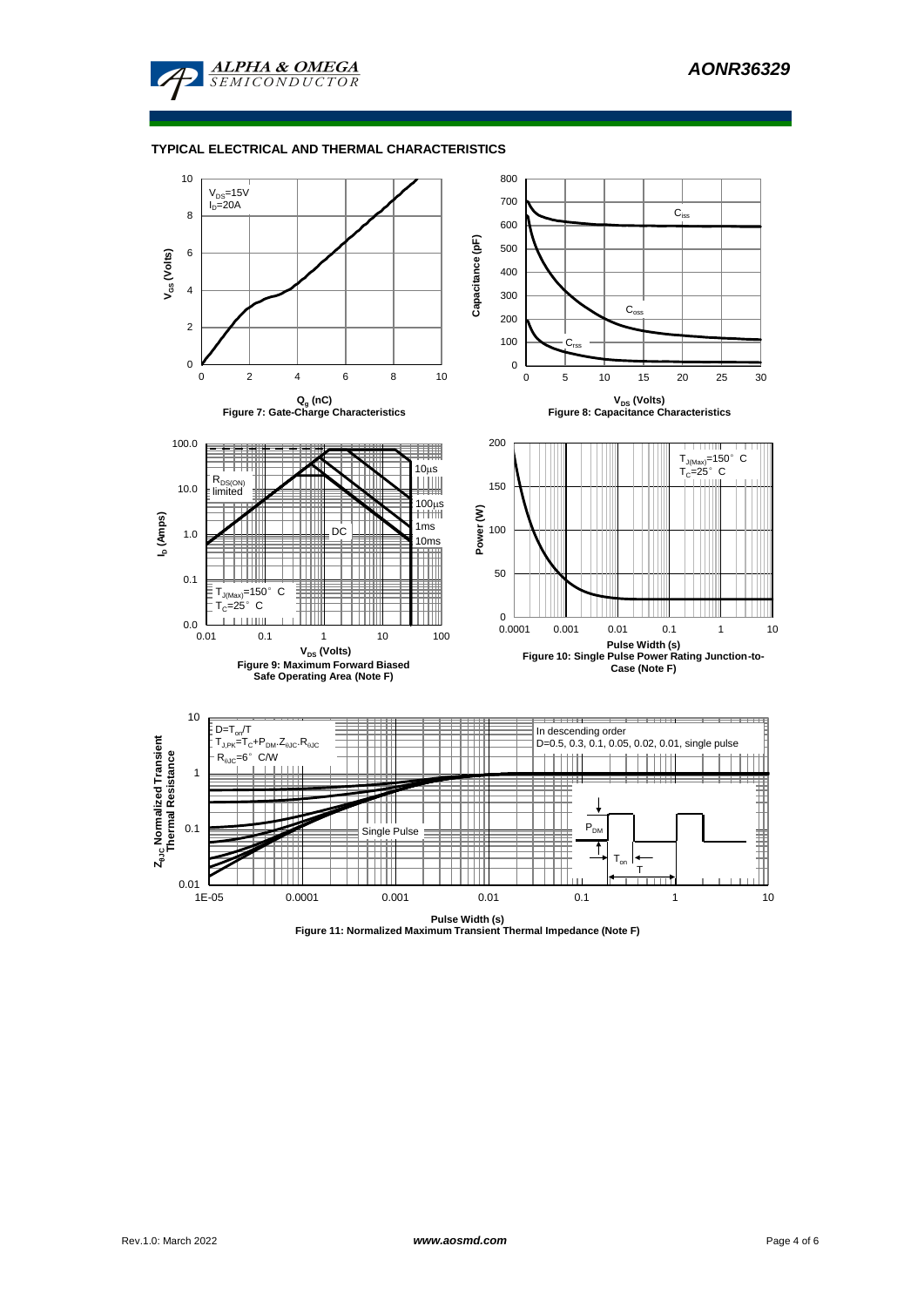

## **TYPICAL ELECTRICAL AND THERMAL CHARACTERISTICS**



**Pulse Width (s) Figure 14: Single Pulse Power Rating Junction-to-Ambient (Note H)**



**Pulse Width (s) Figure 15: Normalized Maximum Transient Thermal Impedance (Note H)**